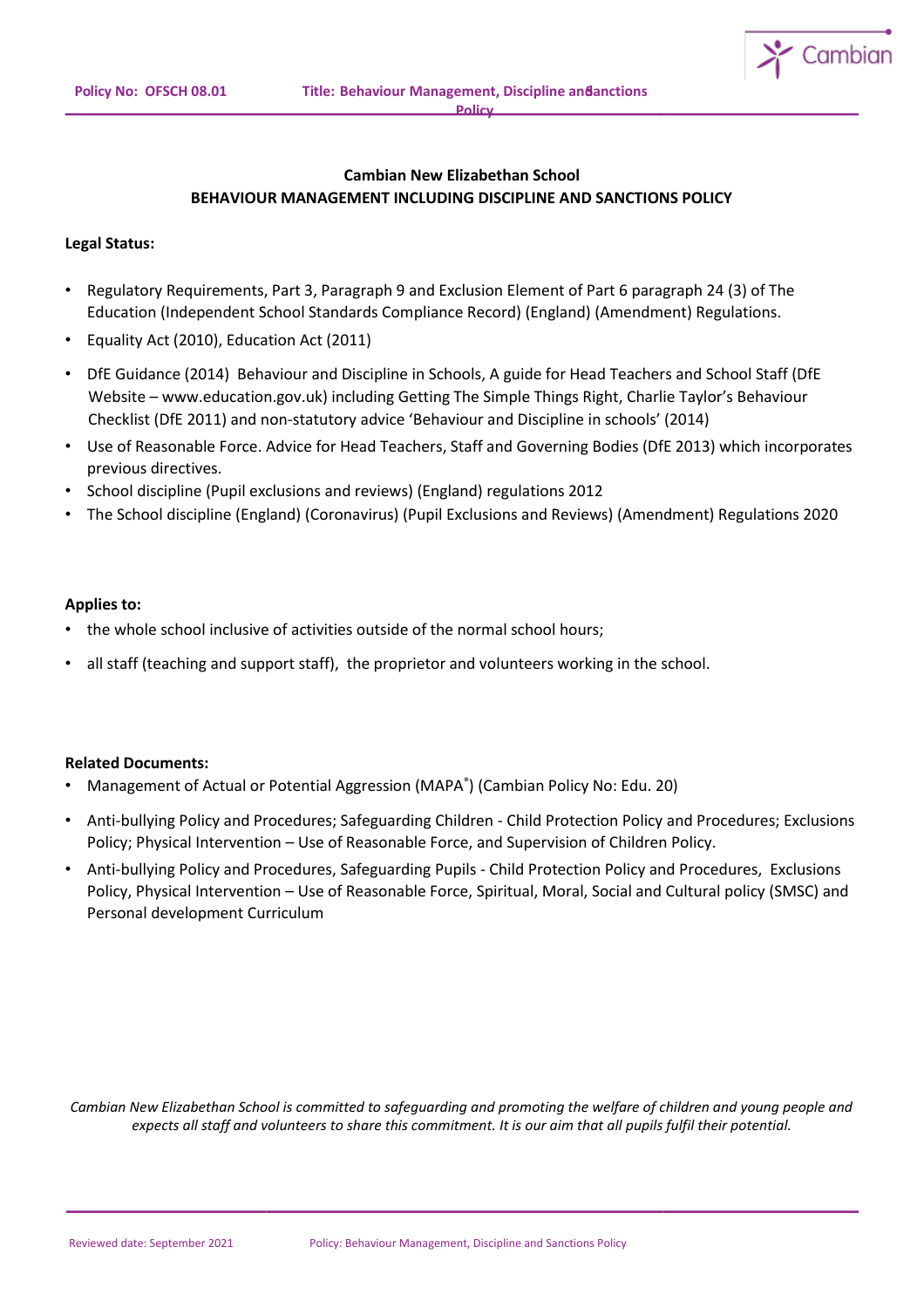

#### Staffing Method

This process requires:

- strong school leadership, and a clear, well organised and consistent approach to behaviour management;
- an understanding of and access to sources of expertise in current legislation, research and philosophy on promoting positive behaviour and on handling pupil's behaviour where the child may require additional support;
- fulfils the duties under the Equality Act 2010; including issues related to pupils with special educational needs or disabilities and provides reasonable adjustments and support systems for these pupils;
- promoting positive behaviour within the curriculum for supporting personal, social and emotional development;
- recognition that codes for interacting with other people vary between cultures and require staff to be aware of and respect those used by members of the School;
- all staff to provide a positive model of behaviour by treating pupils, parents and one another with friendliness, care and courtesy;
- supports teachers with classroom management;
- implementing rewards and sanctions; behaviour strategy and the teaching of good behaviour;
- managing pupils' transition, liaising with parents and other agencies;
- taking disciplinary action against children who are found to have made malicious accusations against staff, potentially including a fixed term, or if necessary permanent, exclusion.

The policies, working practices, documentation and record keeping support the implementation outlined above.

#### **Availability:**

This policy is made available to parents/carers/guardians, staff and pupils from the school office and website

### **Monitoring and Review:**

- This policy will be subject to continuous monitoring, refinement and audit by the Head Teacher.
- The Proprietor undertakes an annual review of this policy and the efficiency of its implementation by no later than one year from the date shown below, or earlier if changes in legislation, regulatory requirements or best practice guidelines so require.

September 2021 September 2021

friftakt

Sara Ferguson **Andrew Sutherland Head Teacher Representative, Proprietor- Cambian Group**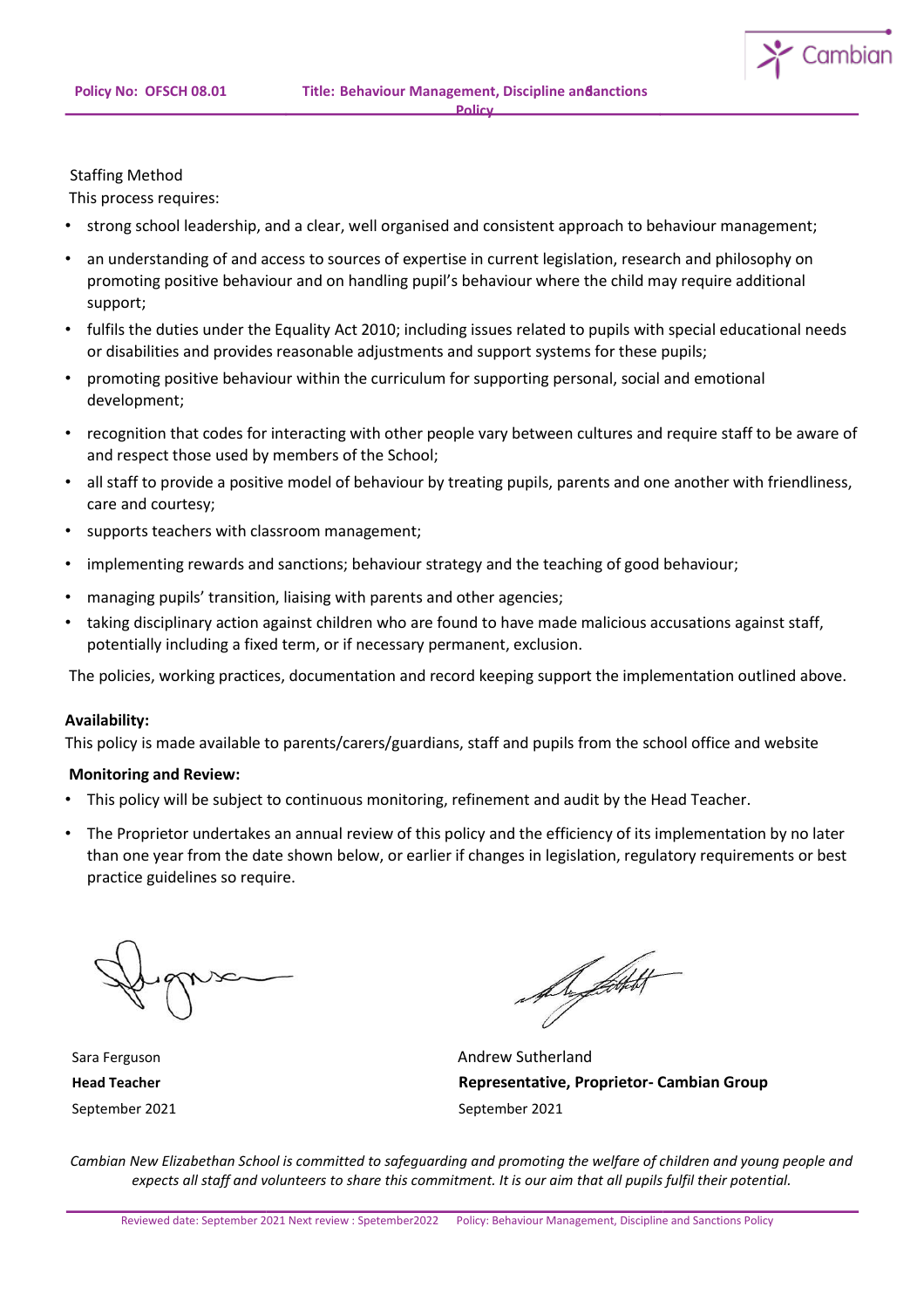

#### **Pupil Profile**

Our school currently provides for a wide spectrum those with emotional and social difficulties (ESD), as well as other needs or diagnoses, including mental health, ASC, ADHD, ADD, Dyslexia ,Dyspraxia and other difficulties. Most of our children are referred to us and funded through the local authorities. our pupils age range is between 7 and 19 years of age. Our children will have an Education Health Care Plan. Emphasis in the school is thus on the holistic development of education including community and British values, i.e. a caring and considerate attitude to others, good manners, self-discipline, service to the community and the pursuit of excellence. This has a direct bearing on our curriculum design.

#### **Statement of Intent**

This policy is designed to promote and create a framework for achieving good behaviour, rather than merely deter anti-social behaviour. It is directly related to the social, physical and emotional well-being of everyone meaning we aim for every member of the school community to feel valued and respected, and each person to be treated fairly and well. In the main, encouragement and support should be seen as the basis for developing acceptable behaviour within the school. Positive reinforcement of good behaviour is infinitely preferable to negative responses to bad as negative reinforcement can, in fact, be counterproductive. Children should be given a positive choice to behave well whilst reminded of the consequences of not doing so. We are a caring community, whose values are built on mutual trust and respect for all. The school behaviour policy is therefore designed to help all members of the school to live and work together in a way conducive to learning by creating a stable and secure environment that encourages respect for others while acknowledging the particular difficulties this represents for our children.

We believe that children flourish best when their personal, social and emotional needs are met to ensure high self-esteem and where there are clear and developmentally appropriate expectations for their behaviour. To this end we encourage all members of the School to consider the feelings of others, accept personal responsibility for their actions, and treat all property with due care irrespective of its ownership. We do not accept behaviour, such as bullying, insensitivity, bad language, vandalism and theft, which undermines these aims.

The students came up with their own values for the school.

- T Tolerate others, regardless of differences, and be non-judgemental. O
- Obey the rules of the school and laws of the country.
- $L$  Life is what you make it.
- E Ensure you try your best to achieve a better form of yourself.
- R Respect other people, their belongings, and their beliefs.
- A Accept responsibility for your words and actions.
- N Never doubt yourself, you are amazing!
- C Care for and support others and yourself.
- E Enjoy participating, regardless of whether you win or lose.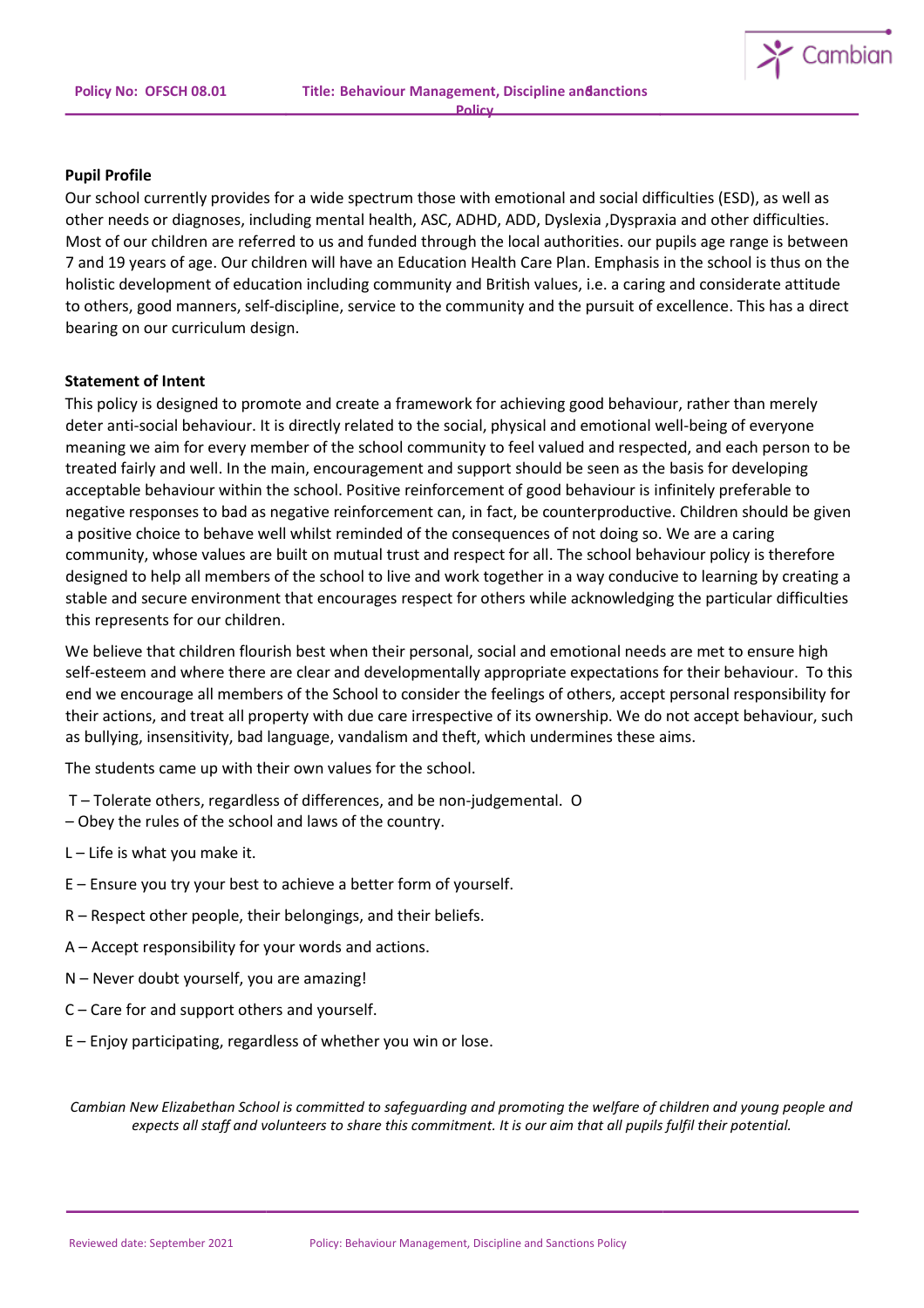$\sim$  Cambian

Expectations of good behaviour are high and the children should not fear recrimination for telling the truth. A mutual feeling of trust is implicit. It is our intention to encourage restorative justice wherever possible and to use sanctions only where absolutely necessary. This policy reflects the school's stated aim of enabling all its pupils to develop habits of self-discipline and the attributes of a good citizen. It reinforces the values and expectations that are published in classrooms and in planners. We have an emphasis on self-discipline and believe that whenever possible desirable behaviour and effort should not be taken for granted but responded to and acknowledged when witnessed by teachers. Inherent in the ethos of the school is respect for the individuality of our pupils. Important to us all is the manner in which we relate and speak to pupils and to one another, each day. Staff should never use sarcasm, ridicule or persistent criticism in an attempt to correct inappropriate work, actions or language. They must instead aim to build, and repair where necessary, positive working relations founded on considered communication and collaboration. The key to good behaviour management is to reduce the likelihood of difficult behaviours occurring. By careful planning and preparation and by involving children in a positive way in establishing clearly defined and easily understood boundaries, difficult behaviours can be minimised. Children will know that sanctions are applied justly and in a consistent manner. Distinction will be made between serious and minor offences.

It is recognised that behaviour problems in the school environment are significantly reduced by:

- Interesting, well prepared, appropriately resourced and relevant activities
- Clarity and consistency of expectations and consequences
- Early involvement of relevant key personnel when problems arise
- Building positive relationships with mutual respect between staff and children

As part of our Behaviour Policy our school believes that pupils should feel safe and free from bullying and harassment that may include cyber-bullying and prejudice-based bullying related to special educational need, sexual orientation, sex, race, religion and belief, gender reassignment or disability (as defined in the Equality Act 2010), and the use of discriminatory language. Bullying can occur through several types of anti-social behaviour.

### **Aims**.

It is hoped that each child in our school will be:

- Well educated with a love of learning, ready to engage with a wider world;
- Happy and self-confident with an ability to reach their future potential; Generous in spirit, kind to others and aware of others' feelings;

### We motivate children to:

• work hard; behave well; obey the school rules; treat all members of the community with respect; show self respect.

We ensure that pupils are able to understand and respond to risk, for example risks associated with extremism, new technology, substance misuse, knives and gangs, personal relationships and personal safety.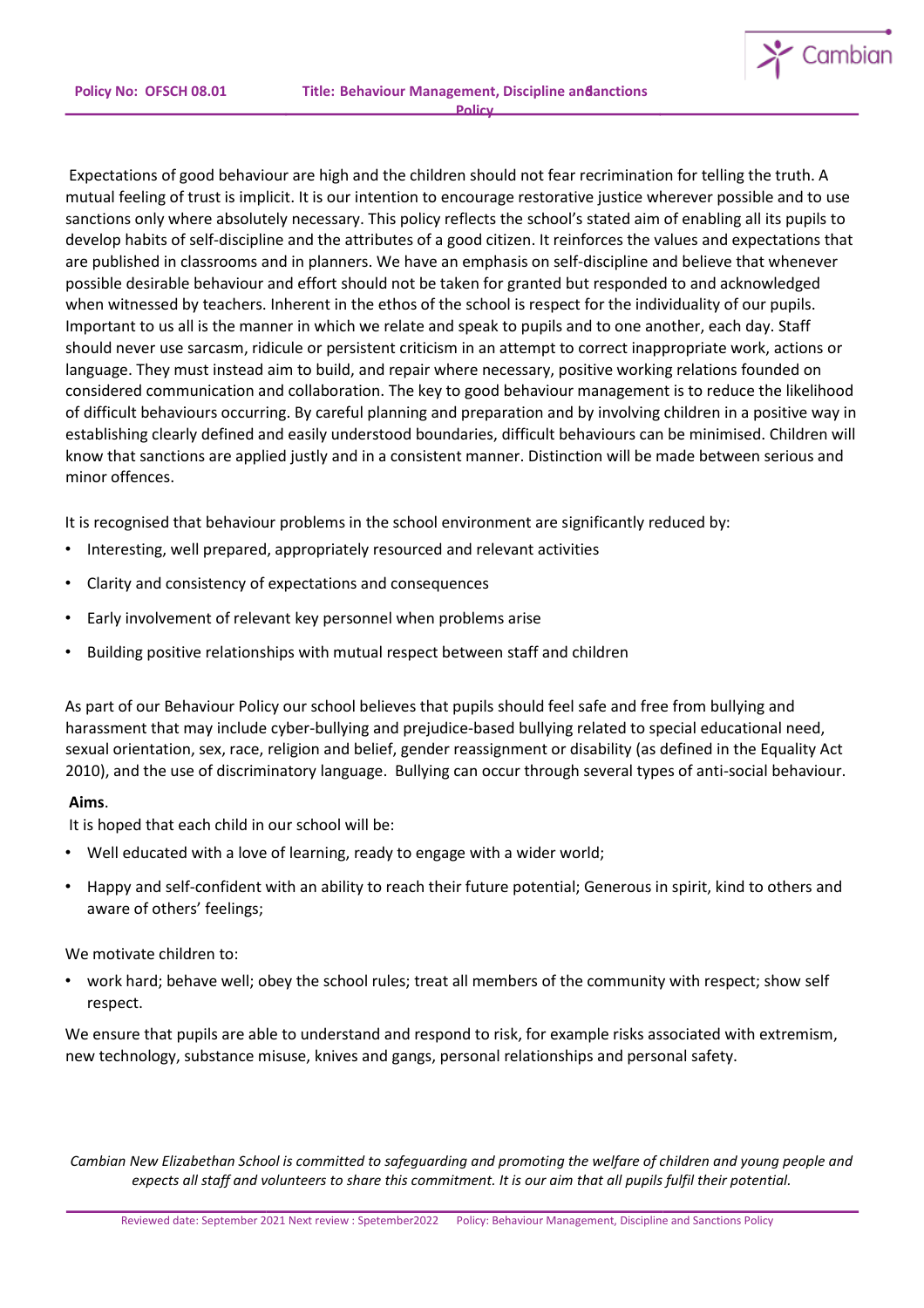The School aims to provide:

- good adult role models of caring co-operative behaviour;
- the reinforcement of positive attitudes to expectations;
- the celebration of a wide range of achievements;
- an acceptance by all staff of a responsibility for maintaining good discipline.

Our school makes the relevant information available to comply with the above aims. The policies, working practices, documentation and record keeping support the implementation outlined above.

In formulating our Behaviour Policy we first define the terms '*behaviour*' and '*discipline*'. Good *behaviour* is conduct that assists the school to fulfil its function. *Discipline* is the system of rules for good behaviour that aims to develop self-discipline in pupils and creates the conditions for an orderly community in which effective learning can take place. Discipline is the system and ethos, therefore, which aims to cultivate in pupils an acceptance and recognition of responsibility for their own decisions and actions together with the consequences.

The School rules are based on respect, accountability and concern for others. We feel they promote a sense of community and collective responsibility with the school. In having rules we hope to ensure the health and safety of the children whilst providing a happy and stable environment for staff and pupils. However, the primary aim of the behaviour policy is not a system to enforce rules. It is a means of promoting good relationships, so that people can work together with the common purpose of helping everyone to learn. We aim to teach children to behave in socially acceptable ways and to understand the needs and rights of others. The principles guiding management of behaviour exist within the programme for supporting personal, social and emotional development. In serious cases, staff should enlist the support of colleagues and senior staff, whilst maintaining their involvement and responsibility.

### **Children learn best when:**

- Everyone enjoys coming to school, feeling valued and respected
- They are motivated and inspired to succeed and see the relevance to their future
- Their efforts and achievements are recognised, and celebrated
- Their learning experience is meaningful and varied, stimulated by their own interest which is promoted and sustained
- They are confident within a supportive, secure, structured, well-resourced and well-managed environment
- There are clear, achievable but challenging expectations
- They are actively encouraged to express themselves appropriately and make choices and decisions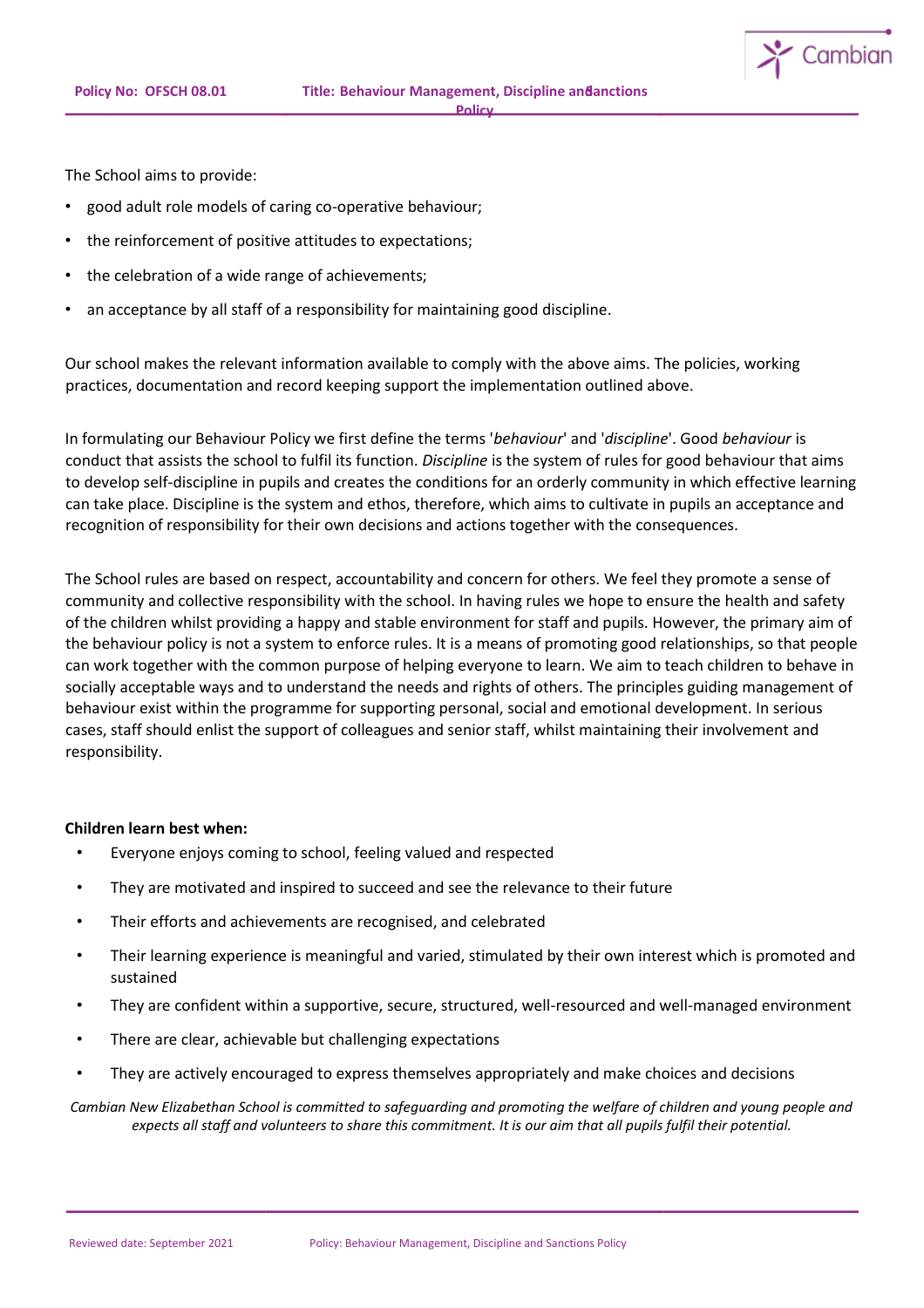

#### **Teaching is effective when:**

- Good communication is valued by all. We believe that people should communicate with one another with politeness and in ways that show respect for all.
- The needs of the individual leads curriculum planning
- There are accessible, flexible and stimulating strategies responding to students learning styles
- Staff consistently encourage students to achieve their best
- There are expectations for students to take responsibility for their own behaviour
- It co-ordinates the advice of all the disciplines involved with the child
- Systems are monitored, assessed and reviewed

# **The Role of the Head Teacher**

The Head Teacher's role is to determine the detail of the standard of behaviour acceptable to the school, having responsibility for maintaining day-to-day discipline in the school, which will include making rules and provision for enforcing them. The Head Teacher has overall responsibility for supporting personal, social and emotional development, including issues concerning behaviour. Support for staff faced with challenging behaviour is also an important responsibility of the Head Teacher who is expected to ensure the implementation of the above aims and additionally to:

- make provision for continuous professional development with reference to: positive behaviour management, Safety intervention and de-escalation techniques and anti-bullying procedures;
- be able to access relevant sources of expertise on promoting positive behaviour within the curriculum for supporting personal, social and emotional development and
- familiarise new staff members with the school's behaviour policy and guidelines for behaviour.

# **The Form Teacher and Classroom Management**

The form teacher has initial responsibility for pastoral care. Teachers will take responsibility for maintaining good behaviour within their classroom and throughout the school if needed. The school has clear policies concerning teaching and learning. Well planned, interesting and demanding lessons make a major contribution to good discipline. Staff are supported with effective classroom management strategies to ensure effective behaviour management. Within the classroom, children will be given the opportunity to take responsibility and to use their initiative for the good order of the class. The general practice of classroom management involves many rewards being given to children on a daily basis. These include verbal praise, written remarks about good work, Bonus Climb points, sending children with their work to other teachers/ SLT, Celebration in assemblies and reward trips. School reports are also seen as a means of constructive praise.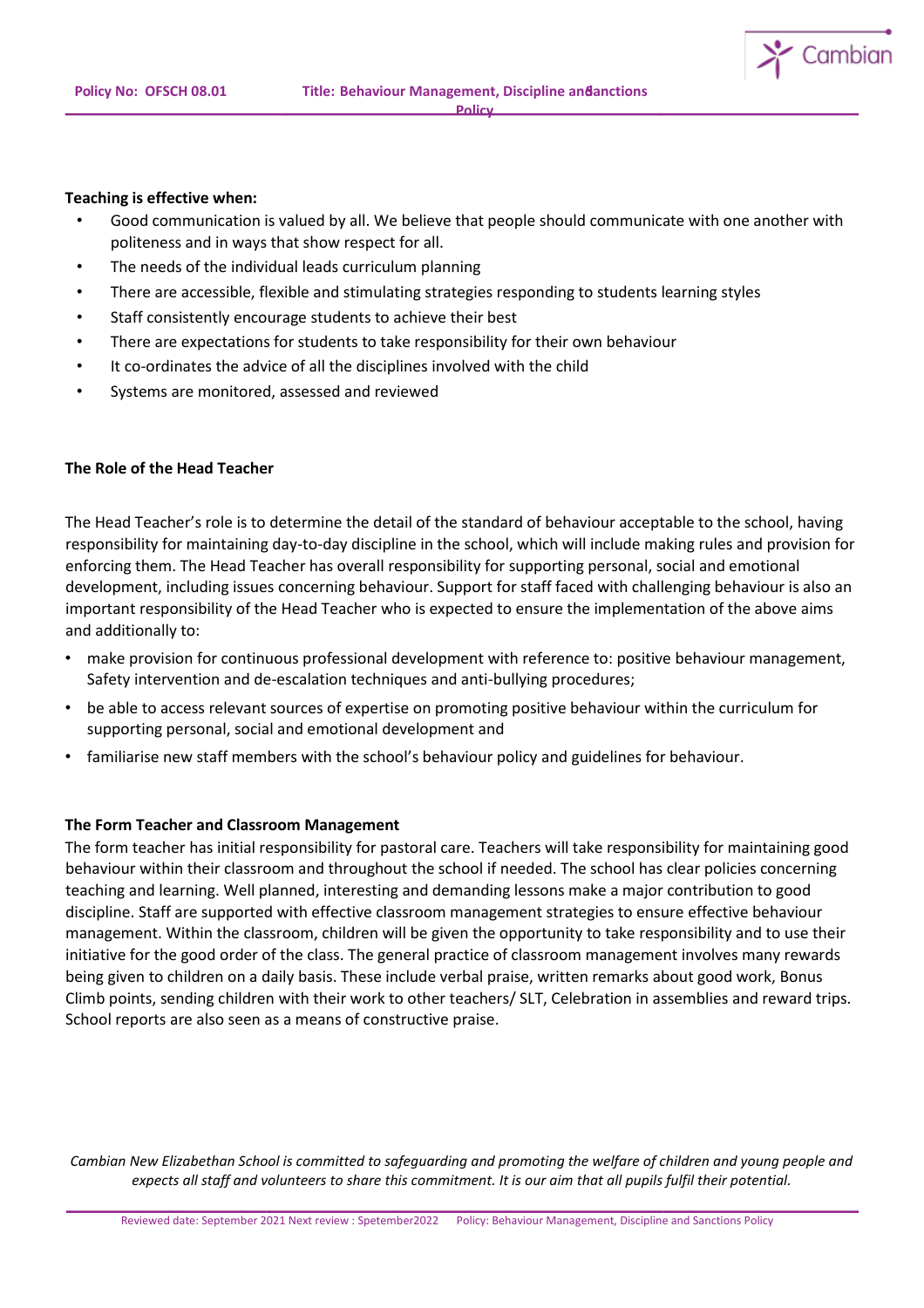

#### **The Role of All Staff**

All staff are expected to encourage good behaviour and respect for others in pupils and to apply all rewards and sanctions fairly and consistently. Staff are also responsible for ensuring that the policy and procedures are followed and consistently and fairly applied.

All Staff should:

- have high expectations for children including a commitment to ensuring that they can achieve their full educational potential and to establishing fair, trusting, supportive and constructive relationships with them;
- hold positive values and attitudes and adopt high standards of behaviour in their professional role;
- communicate effectively with parents, colleagues and carers, conveying timely and relevant information about attainment, objectives, progress and well-being;
- have a commitment to collaboration and co-operative working where appropriate;
- manage children's behaviour constructively by establishing and maintaining a clear and positive framework for discipline, in line with the school's behaviour policy; use a range of behaviour management techniques and strategies, adapting them for individual needs as necessary to promote self-control and independence of children and cooperation through developing their social, emotional and behavioural skills and
- ensure that colleagues working with them are appropriately involved in supporting learning and understand the roles they are expected to fulfil.

#### **The Role of Pupils**

Pupils are expected to take responsibility for their own behaviour and will be made fully aware of the School policy, procedures and expectations. Pupils also have a responsibility to ensure that incidents of disruption, violence, bullying and any forms of harassment are reported.

#### **The Role of Parents**

Our school strongly encourages an ethos and culture where by there is clear communication with, and the support of parents. Parents are expected to take responsibility for the behaviour of their child both inside and outside the School. We try to build a supportive dialogue between the home and the school, and we inform parents immediately if we have concerns about their child's welfare or behaviour. We work in partnership with parents to address recurring unacceptable behaviour, using observation records to help us to understand the cause and to decide jointly how to respond appropriately. By working collaboratively with parents, children receive consistent messages about how to behave at home and at school. We expect parents to encourage their children to support the school rules, their child's learning, and to co-operate with the school.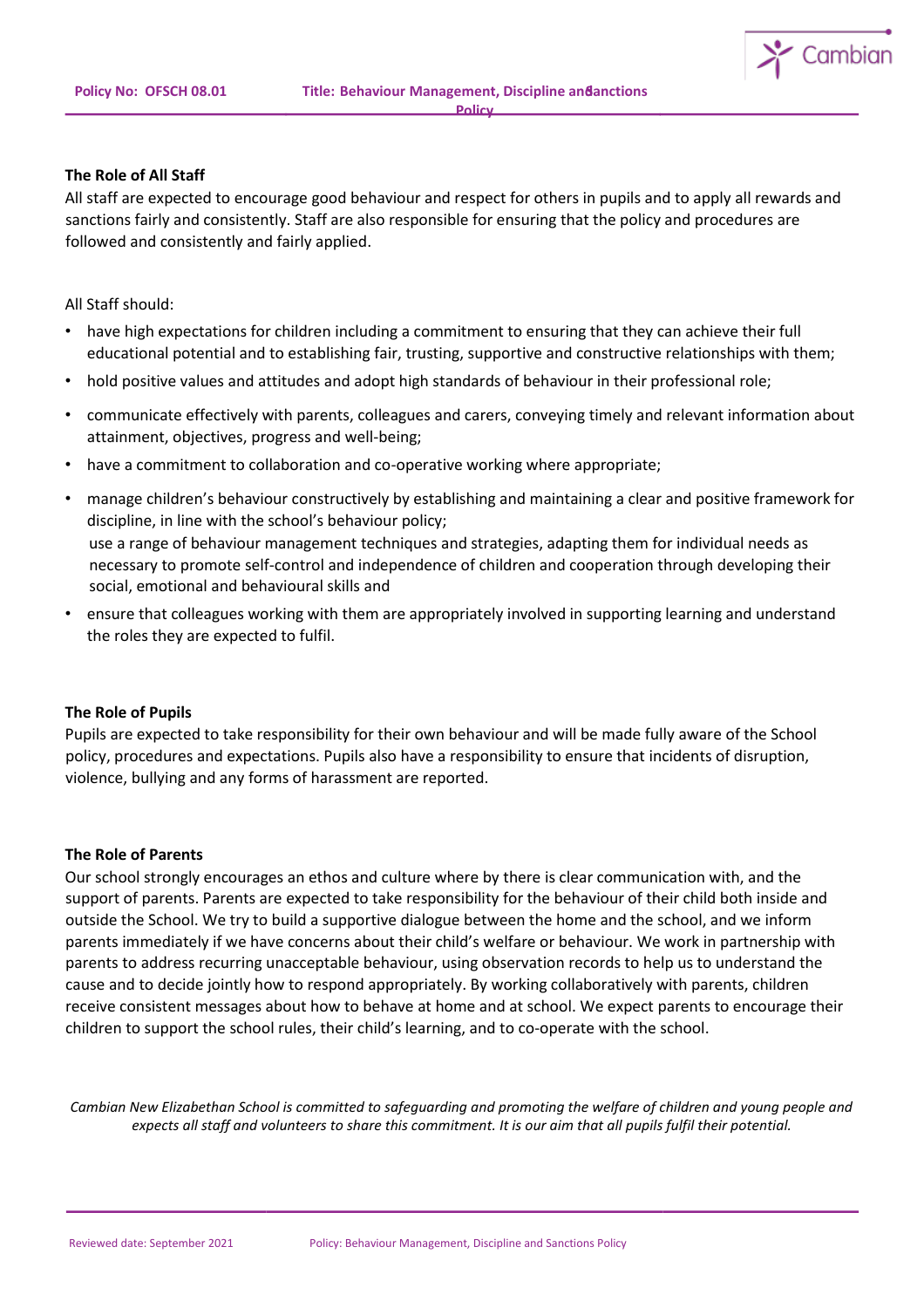

#### **Other Agencies**

Our school has access to a team of clinical specialists which will offer both pre planned targeted support according to the students EHCP, and ad hoc support when the specialism of the clinician is best suited to support the young person. The school has a good working relationship with the local authority and complies with their safeguarding procedures.

#### **Standards of Behaviour**

Our school expects high standards of behaviour and endeavours to encourage good habits of work and behaviour from the moment a child enters the school. All staff are expected to promote good behaviour and self-discipline amongst pupils and to deal appropriately with any unacceptable behaviour. Punctual attendance at school and lessons are required. It is appreciated that there will be variations in staff acceptance and tolerance of pupils' behaviour in class depending on the nature of the class and content of the lessons, but behaviour which does not allow constructive teaching and learning is unacceptable. All staff have a duty to ensure that disruption is not tolerated. Through regular discussions at staff meetings, the school endeavours to ensure that staff apply all standards fairly and consistently.

#### **The School Environment**

We are well aware of the impact of the school environment on the behaviour of our children. If we are to raise self-esteem and demonstrate the value of each individual member of our school, then we must make sure that this is reflected in the appearance of the school. The care and sensitivity with which children's work is displayed both in the classroom and throughout the school will radically affect the feeling of welcome and ownership by all. Staff will have a commitment to the appearance of the school buildings by picking up litter, noting displays coming adrift and removing items left lying around. The children will also be encouraged to be likewise aware so that they feel they personally have a responsibility for keeping the school clean, tidy and attractive. Children showing pride in their own classroom is the first step towards this.

We wish to promote a school environment where:

- all pupils have a right to work in a calm, undisturbed, supportive and purposeful atmosphere; if they are going outside the classroom, pupils should move from lesson to lesson quickly, but calmly so that they are punctual;
- to benefit fully from lessons pupils should have all necessary equipment and books;
- positive self-esteem is encouraged along with concern for the well-being of others;
- school rules, stated positively, are understood and applied consistently;
- the attitudes and values with reference to Spiritual, Moral, Social Education (SMSC),British Values and Citizenship lessons permeate the school day;
- high expectations, both in work and in play, create a positive attitude to learning for life;
- all have a right to attend school without the fear of being bullied;
- praise rather than blame, is the norm;
- pupils should put all litter in bins and leave classrooms clean and tidy;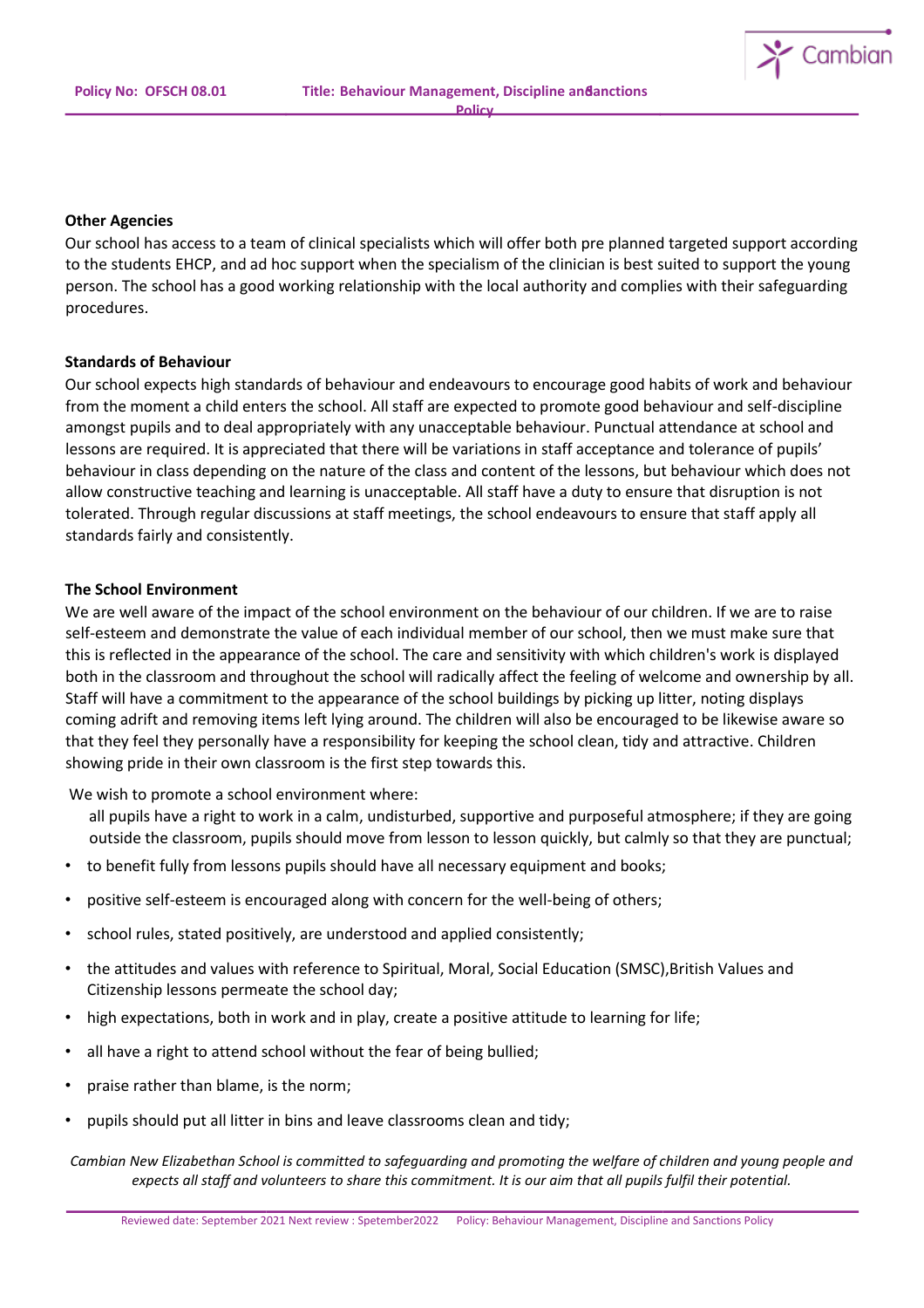

Pupils should confine items of jewellery worn at school to a watch and one pair of stud earrings to be worn in the earlobe only which should be removed for P.E. (Please note that the school cannot take responsibility for jewellery, - expensive items should not be worn for school).

#### **Expectations.** These

are**:**

- to promote the well-being of self and the school community;
- to encourage the development of personal independence and responsibility;
- to promote the creation of an atmosphere conductive to learning.

Our school is opposed to discrimination on the grounds of sex, race or religion. We believe that such discrimination is contrary to justice and equality and undermines respect and co-operation amongst individuals.

This school is opposed to any form of open, or concealed discrimination with respect to the protected characteristics as defined in the 2010 equality act. Behaviour which does not enhance learning opportunities will not be tolerated. In such cases of unacceptable behaviour during lessons the Head Teacher may be informed.

# *Code of Conduct and Care for Others*

In order to maintain a happy, safe, working environment in which staff and pupils can perform to the best of their ability we expect all members of Our school to conform to the following code of conduct.

- All pupils of the School should show consideration, courtesy, respect and sensitivity to one another, to visitors to the school and to those of the public they come into contact with.
- The School will not tolerate disrespectful behaviour or physical or verbal abuse, i.e. bullying, teasing, rudeness or bad language, directed at any member of the School.
- Any incident of bullying should be reported to an adult immediately. (Please see school anti-bullying policy.) Immediate steps will be taken to offer appropriate support for the victim. When the facts have been fully established and sanctions for the perpetrator decided upon, support should also be extended to him or her in the form of assistance from the Head Teacher or outside agencies where appropriate.
- We expect all members of our school to refrain from overly physical contact with one another.
- In particular no items of monetary or sentimental value should be brought into school or taken to off-site PE activities and individual guidance should be followed regarding valuables on school trips and residential courses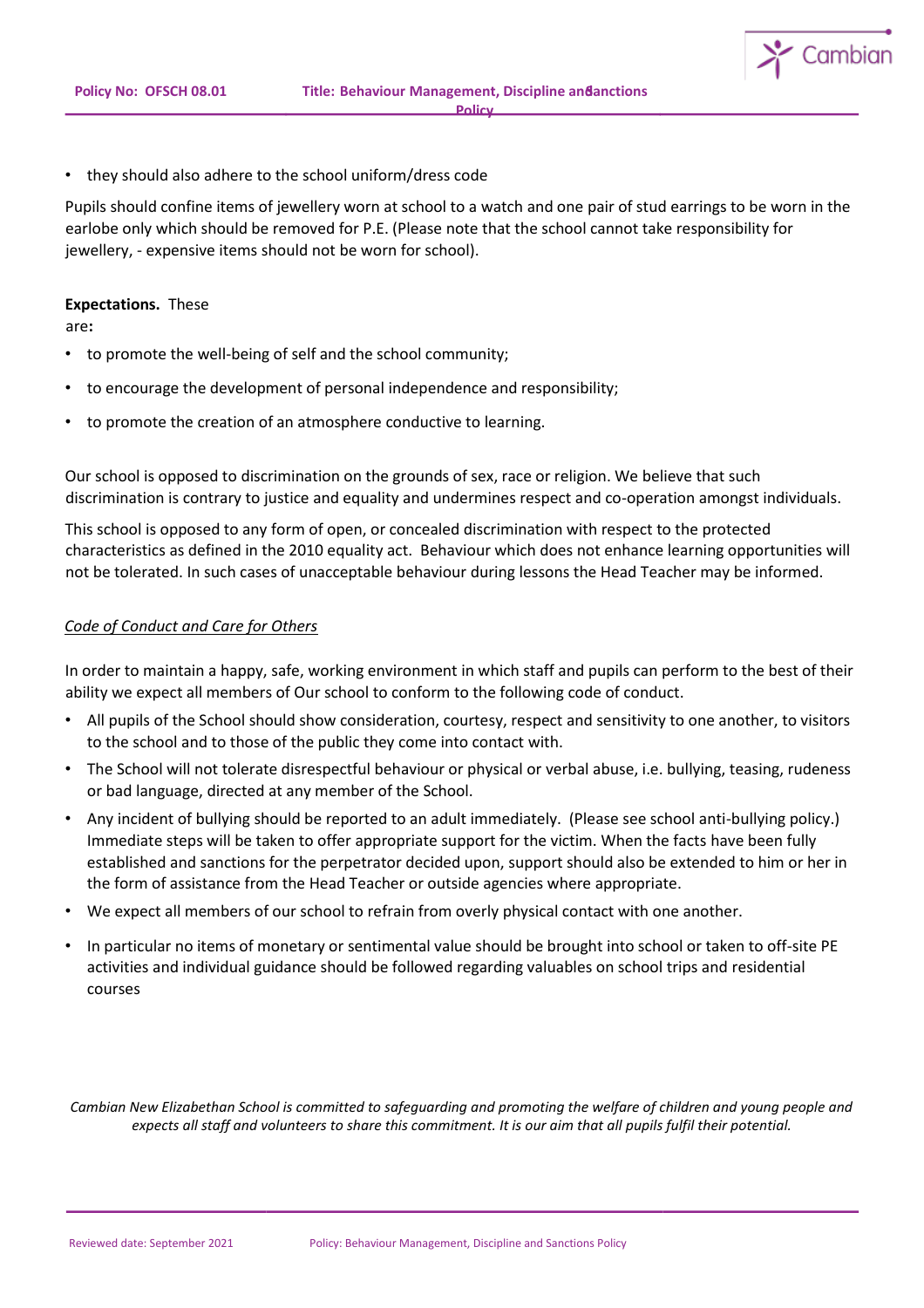

*Intentional damage to School or personal property may result in contact with parents/ carers to seek reimbursement of the cost of repairing the damage.*

#### **Rewards**

Throughout the school, good behaviour is promoted at all times. Our School believes that it is important to acknowledge and reward in a positive way those who demonstrate a high level of co-operation and good behaviour. We endeavour to raise children's self-esteem by using praise to encourage and acknowledge positive actions and attitudes. Staff should seek every reasonable opportunity to praise pupils and, where appropriate, reward them for good behaviour and good work. The particular and individual challenges faced by children mean that staff should actively seek out examples of appropriate and socially acceptable behaviour, identify and acknowledge that behaviour and then reward it. Care should be taken to affirm children who are "always good". They should not feel that the occasional badly behaved child is praised for improved behaviour whilst their own consistent efforts go unmentioned or unrewarded.

Practical praising strategies:

- Praise what the child has done rather than the child himself
- Be specific with praise focus on what has actually been achieved (work, behaviour)
- Avoid competition / comparisons with others
- Understand how children like to be praised

We praise and reward children for good work and behaviour in a variety of ways:

- Teachers congratulate children;
- Pupils can work towards individual rewards, a class incentive and/or whole school reward.
- Staff are encouraged to send outstanding pieces of work and children with their work to the Deputy Head, Head Teacher or other teachers.
- Displaying good work around the School.
- Children are given responsibilities throughout the school, and encouraged to take pride in their role, and are praised for this, this can include being prefect for the week, or school librarian.
- Children are encouraged to share details of awards and achievements they may have attained outside of school.

The school acknowledges all the efforts and achievements of children, both in and out of school. Children are given the opportunity to take on responsibility throughout the year. Children's successes in all areas e.g. academic, personal, artistic, sporting etc. are always celebrated.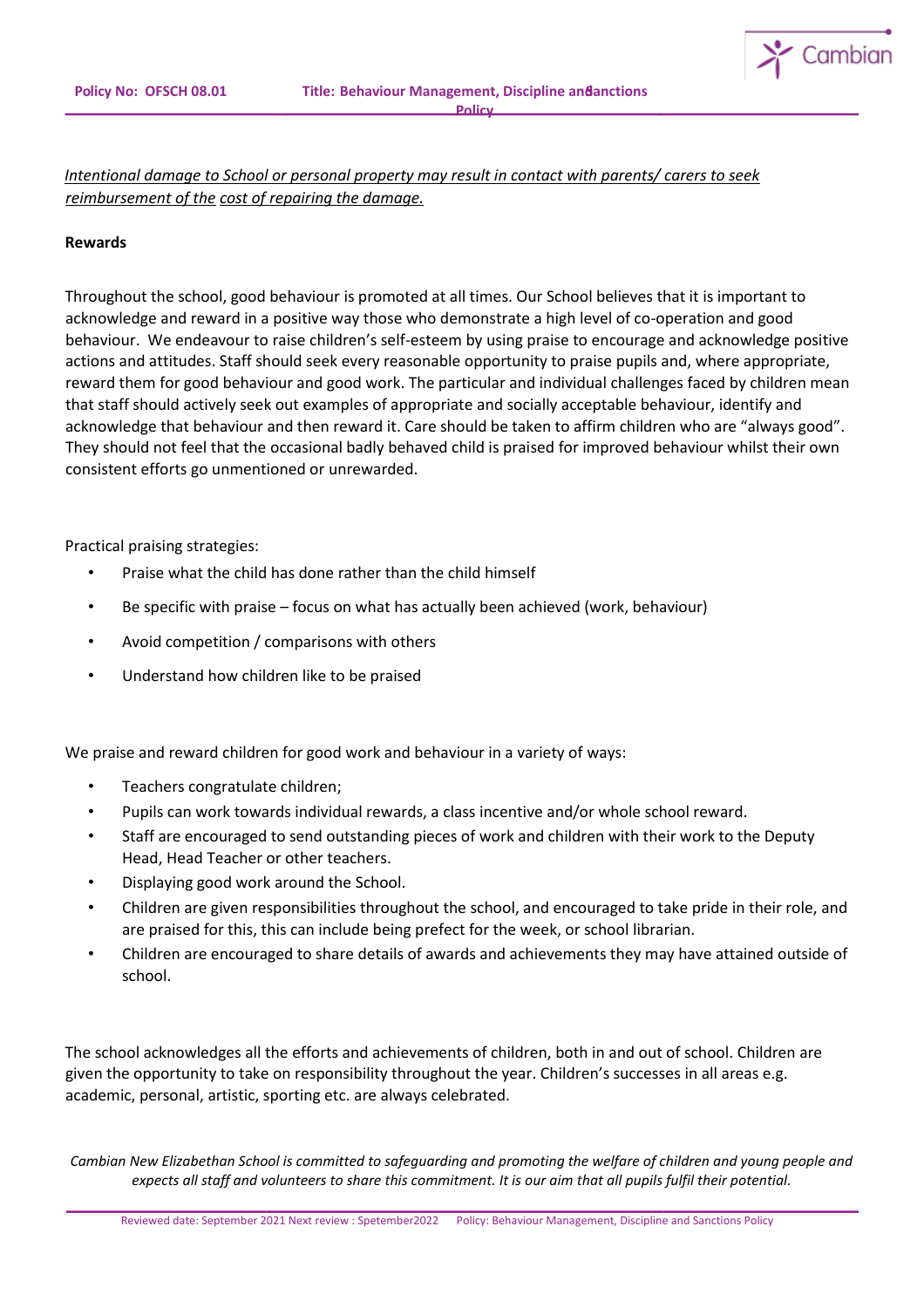

#### **Behaviour Management**

The consequences of any misbehaviour should be logically related. Under no circumstances is it appropriate response to discipline a whole group for the misdemeanours of an individual. However, it is desirable to encourage children to care about good class behaviour. This contributes to community building and fosters pride in the school. Restrictions on the pupil's natural impulse to explore and develop his/her own ideas and concepts are kept to a minimum. Sanctions applied in the case of unacceptable behaviour, take into account the age and stage of development of the pupil. The sanctions given at the time the misbehaviour occurs (or soon afterwards), are relevant to the action and are fair and chosen dependent upon the severity of the offence or, in the case of minor offences, their frequency and the degree of disobedience involved in their repetition.

We track behaviour lesson by lesson on a points system based around the following

- C complete all work set to the best of their ability
- L Listen and respect
- I In the right place at the right time
- M My target
- B Be excellent

Points are then tallied up to a reward on Friday at either Bronze, Silver, Gold or Platinum level based on the number of points. These then are collected for larger half termly rewards for the students to aspire towards. The reward for each half term is suggested by the students and decided upon at school council.

#### **Exclusion** *(please refer to the Exclusion Policy)*

We may consider it inappropriate to re-instate a pupil who:

- Threatened or committed violence against other pupil/s or staff
- Sold illegal drugs
- Smoked in the vicinity of the school against the no smoking policy of the school
- Stole from the school or a fellow pupil
- Displayed persistent and malicious disruptive behaviour, including open defiance of authority •
- Engaged in sustained bullying of other pupils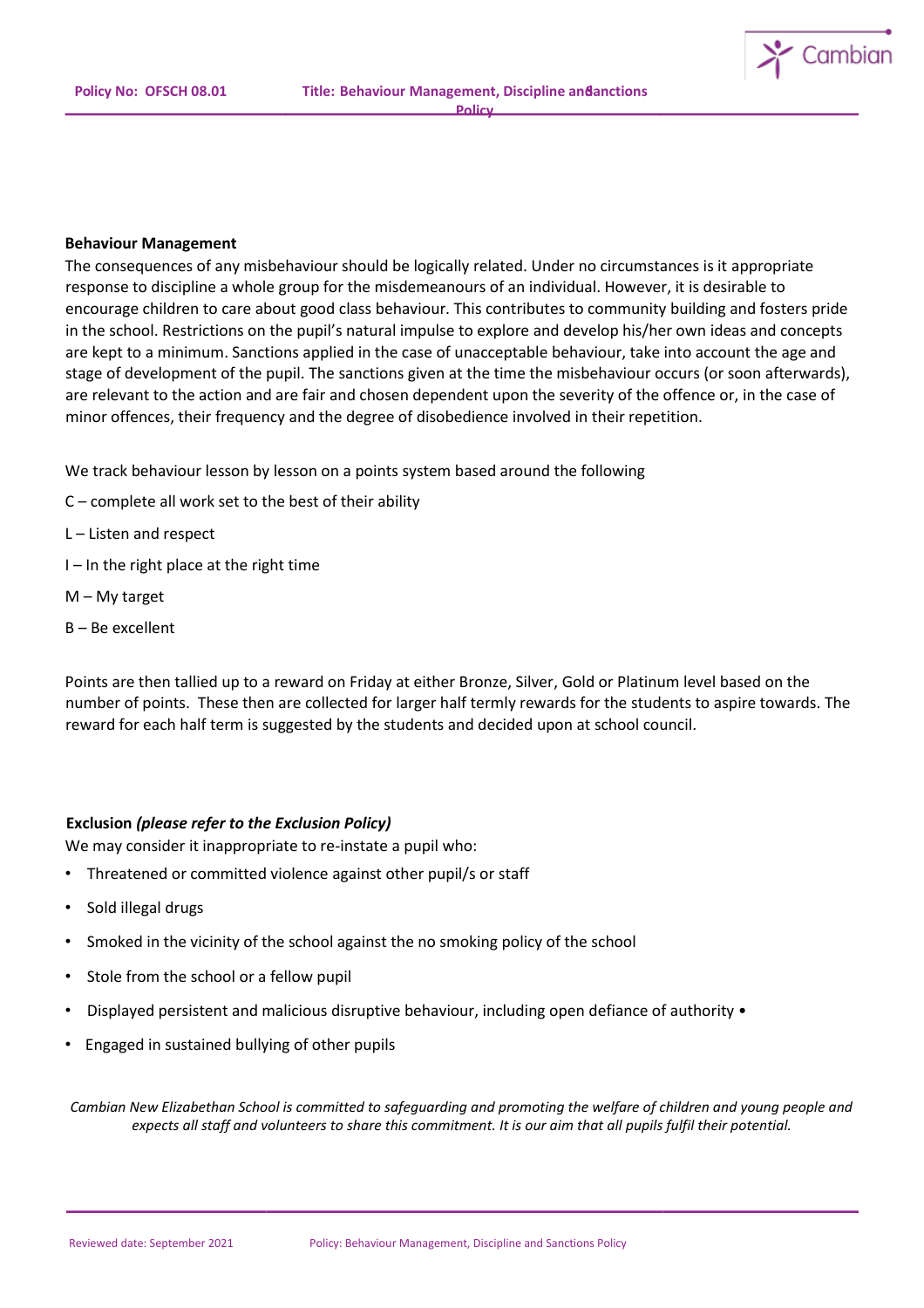

Any exclusion will be consistent with guidelines regarding exclusions of pupils with special educational needs as outlined in the DfE document (2014) Exclusion from maintained schools, academies and pupil referral units in England.

# **In a classroom environment the following may inhibit the learning of individuals or their peers:**

Unacceptable behaviours have been divided into three broad 'Levels' of behaviour. Each level carries with it a series of potential consequences to be used. Each situation is unique and dependent on the difficulties being faced by young people and a degree of flexibility and professional judgement is imperative. In any event, staff should correct inappropriate behaviour wherever and whenever possible to avoid:

a] the individual thinking it is acceptable and b] a crisis escalating.

Within the school we all have a duty to support any individual who is out of their timetabled environment or who is struggling to maintain his/her emotions. Students not in their assigned lesson should always be supervised and observed by staff, although this may be done remotely depending on the student profile and situation.

# **Level 1 Behaviours**

Including but not limited to:

• Task avoidance, failure to attend lessons, verbal abuse, refusing to attend lessons, minor damage to property, disrupting learning.

*'*Containable issues' where staff feel independent action by them is appropriate (I.e. no involvement of other staff necessary) and they feel confident to take the necessary action. At this level staff should always aim for positive solution.

### **Possible Consequences:**

- Verbal correction
- Task completion in catchup
- Loss of reward
- Community reparation where appropriate

### **Level 2 Behaviours**

Including but not limited to:

Physical aggression, bullying, absconding offsite, malicious allegations, significant damage

Support is often now appropriate - when staff feel that the behaviour warrants a more 'official' or 'formal' intervention from another member of staff, this can be any member of staff that is best position to offer support, including Phase leaders, pastoral manager, MDT or SLT.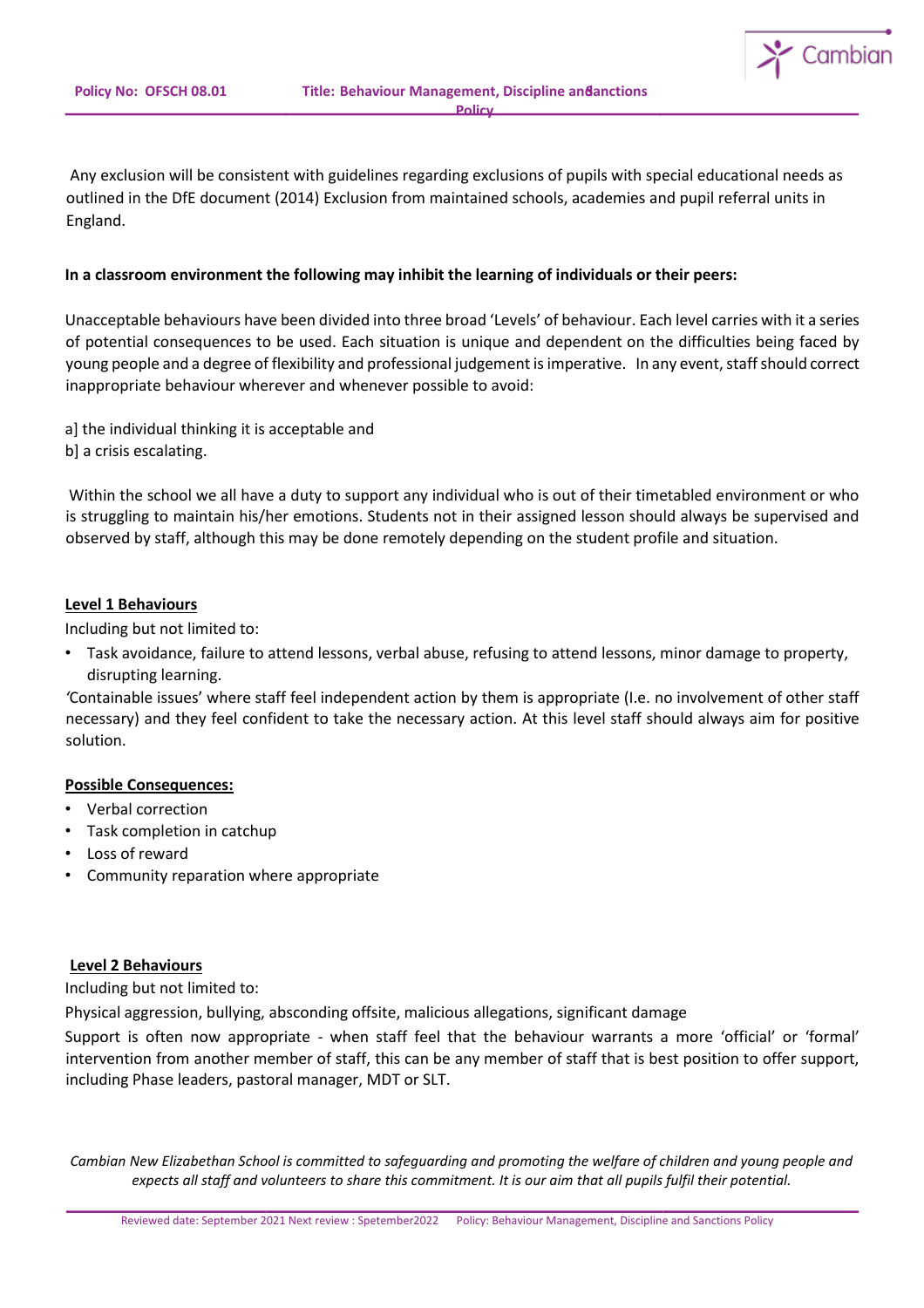

#### **Possible consequences:**

Involvement of chosen member of staff

- Task completion in catchup
- Clinical referral made to offer further support
- Loss of reward
- Community reparation
- Time for pupils to reset in a pod or focus area

### **Level 3 Behaviours**

Including but not limited to: Serious physical assault, possession of a weapon/substance, sexually inappropriate behaviour

### **Possible Consequences:**

- High priority group meeting
- Clinical referral
- Restricted activities
- Meeting with parent, individual / LA and Head Teacher if appropriate.
- Police or outside agency involvement may be required.
- Potential for permanent exclusion or end of placement.
- Fixed term exclusion
- Loss of reward

At all levels of behaviour pupils individual needs and motivations will be considered. This will include consideration as to whether any consequence in school is likely to be effective given pupils profile. Where appropriate liaison with parents/carers / outside agencies may be encouraged in order to apply consequences that are likely to have positive outcomes and demonstrate collaborative working with other stakeholders.

#### **Anti-Bullying**

For information of how we deal with incidents of bullying, please see our anti-bullying policy. If a case occurs of severe or persistent bullying, strong sanctions such as meetings with parents, removal from lessons, internal exclusion, and restorative meetings will be implemented. This list is not exhaustive as we will try many strategies to solve such incidents.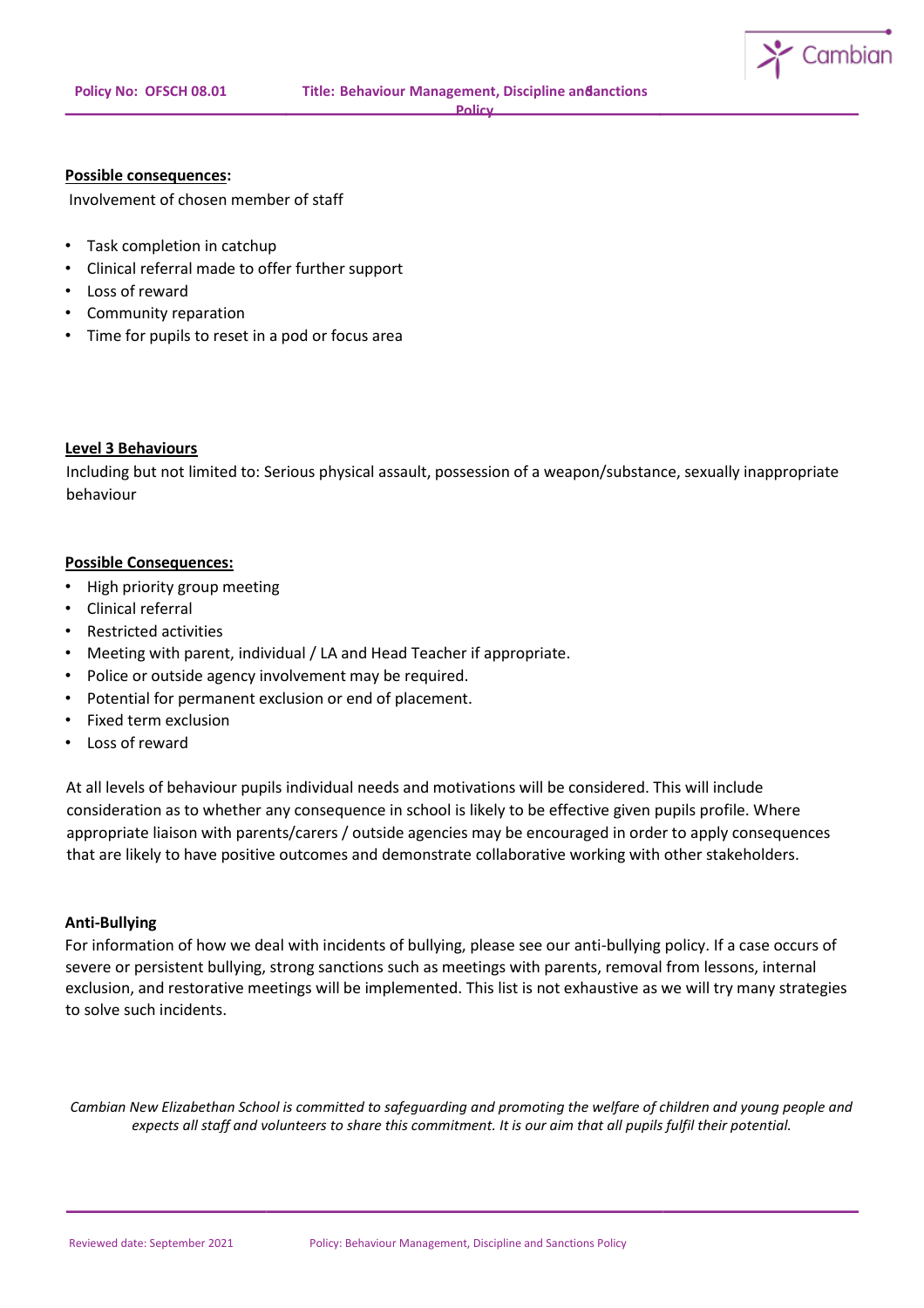

#### **Managing Pupil Transition**

As an all age school, there is constant communication between the Key Stages. Where a young person is leaving us there is liaison with any future provider of education or employment.

#### **Careers**

The school's careers program is an integral part of the Personal development curriculum and consists of lessons, events and activities which are designed to achieve the learning outcomes recommended in the National Framework 11-19 for Careers Education and Guidance in England.

### **Educational Visits**

The Deputy Head or Head Teacher may not allow pupils to participate in an educational visit (including residential visits) if their behaviour at school indicates that the pupil's presence on the activity will be prejudicial to good order and/or safety. Any serious offences, whilst on an educational visit may result in the pupil being sent home at the parents' expense.

### **Serious Misbehaviour: Recording Behavioural Incidents**

The school keeps a variety of records of incidents of misbehaviour. The Head Teacher keeps a record of any child who is excluded for a fixed-term, or permanently. It is the responsibility of the Proprietors, to monitor the rate of exclusions, and to ensure that the school policy is administered fairly and consistently.

### **Record of Serious Sanctions**

Any serious incident, that is where very aggressive or uncontrolled behaviour has put other children at risk or has endangered the safety of the child concerned, must be discussed with the Head Teacher and entered on SchoolPod *Please refer to our Exclusion Policy for extreme cases, also to our Anti-Bullying Policy.*

#### **Behaviour outside school (See Behaviour Management on Educational Visits and Off-site Activities)**

Pupil's behaviour outside school or on educational visits and sports fixtures is subject to the school's behaviour policy. Bad behaviour in such circumstances will be dealt with as if it had taken place in school. Pupils are expected to behave appropriately when travelling on the mini-bus/car.

#### **Corporal Punishment**

Please note that the use or the threat of the use of *Corporal Punishment is* prohibited under Section 131 of the School Standards and Framework 1998. The prohibition applies to all 'members of staff' including all those acting in loco parentis, such as unpaid, volunteer supervisors.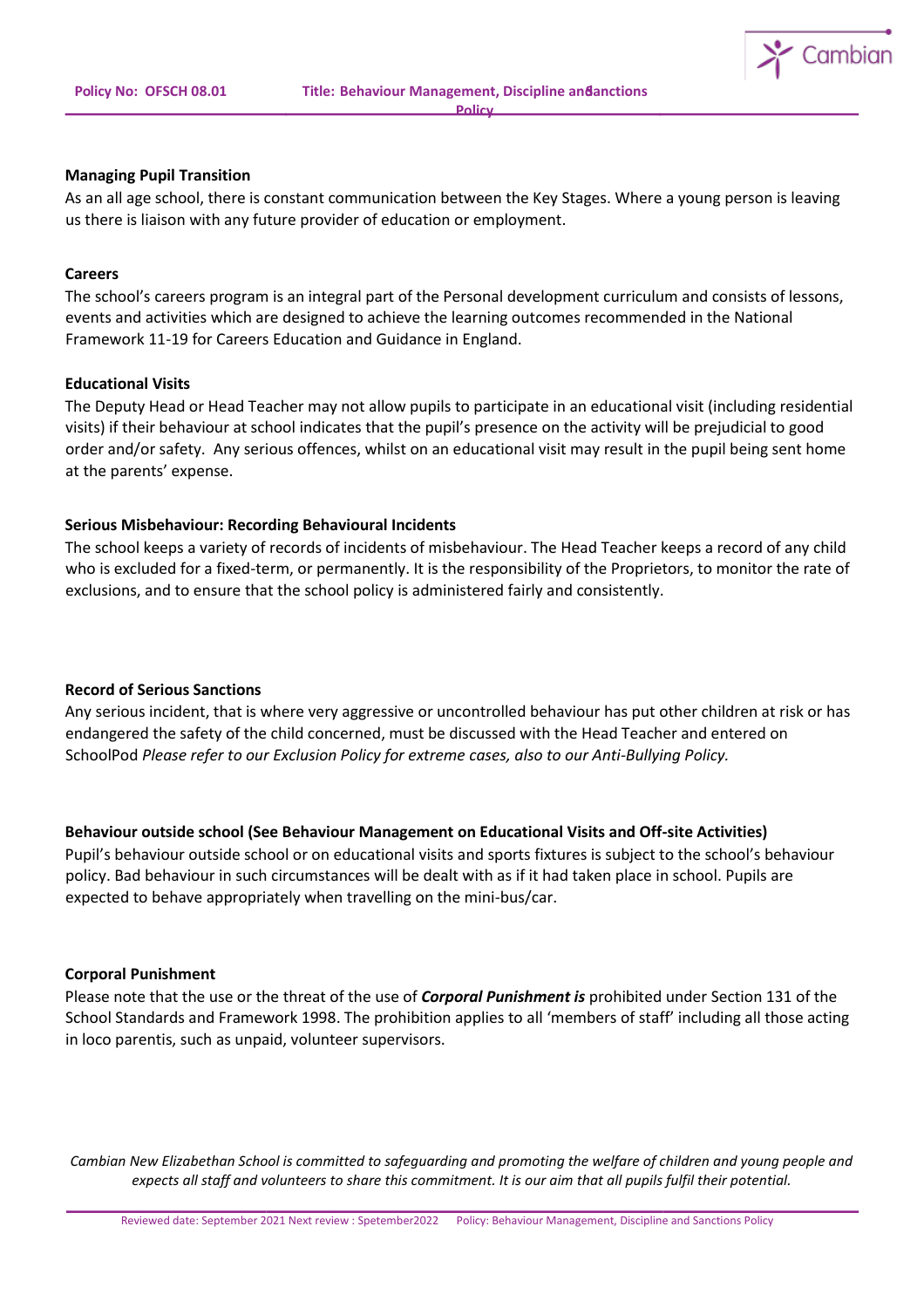

- Any form of hitting of a child (including hitting a child in anger or retaliation)
- Deprivation of food or drink or enforced eating or drinking.
- Prevention of contact to an appropriate independent listener or helpline.
- Requirement to wear distinctive clothing that is separate from given school uniform
- Withholding of any aids or equipment needed by a child.
- Corporal Punishment.

*Concerns about the welfare of colleagues or children should be communicated to the Head Teacher immediately. Remember, these guidelines will protect you, the children and the school. Failure to comply may well be interpreted by the school as misconduct. Please be aware of the importance of these measures and adhere to them at all times. In the case of any issues of concern about the Head Teachers conduct should be reported to the Regional education lead.* 

### **Safety Interventions**

In our school we fully comply with the Cambian policy for the *Management of Actual or Potential Aggression (MAPA® )* This policy deals with the principles and practice of support given to the individuals in our care by staff in Cambian locations. It also policy outlines the legal requirements and the practical procedures that Cambian Education undertakes to ensure the safety of the individuals in our care, staff, directors, and visitors to our locations. Cambian recognises that within its Locations there are a number of individuals for whom physical and/or restrictive intervention may form part of a range of strategies required to meet their needs and to ensure the safety of others. As is required by the law we do not have a 'no touch' policy.

In our school do not hit, push or slap children. Staff only intervene physically to restrain children to prevent them injuring themselves or others, damaging property or committing a criminal offence. Details of such an event (what happened, what action was taken and by whom, and the names of witnesses) are brought to the attention of the Head Teacher and recorded in the child's personal file. The child's parents/carers/guardians are informed on the same day. Records are kept of when safety interventions are used and parents are informed. Guidance is given to all 'members of staff' (as defined above) on the circumstances in which 'physical intervention' is allowable. See 'Physical intervention policy' for more information.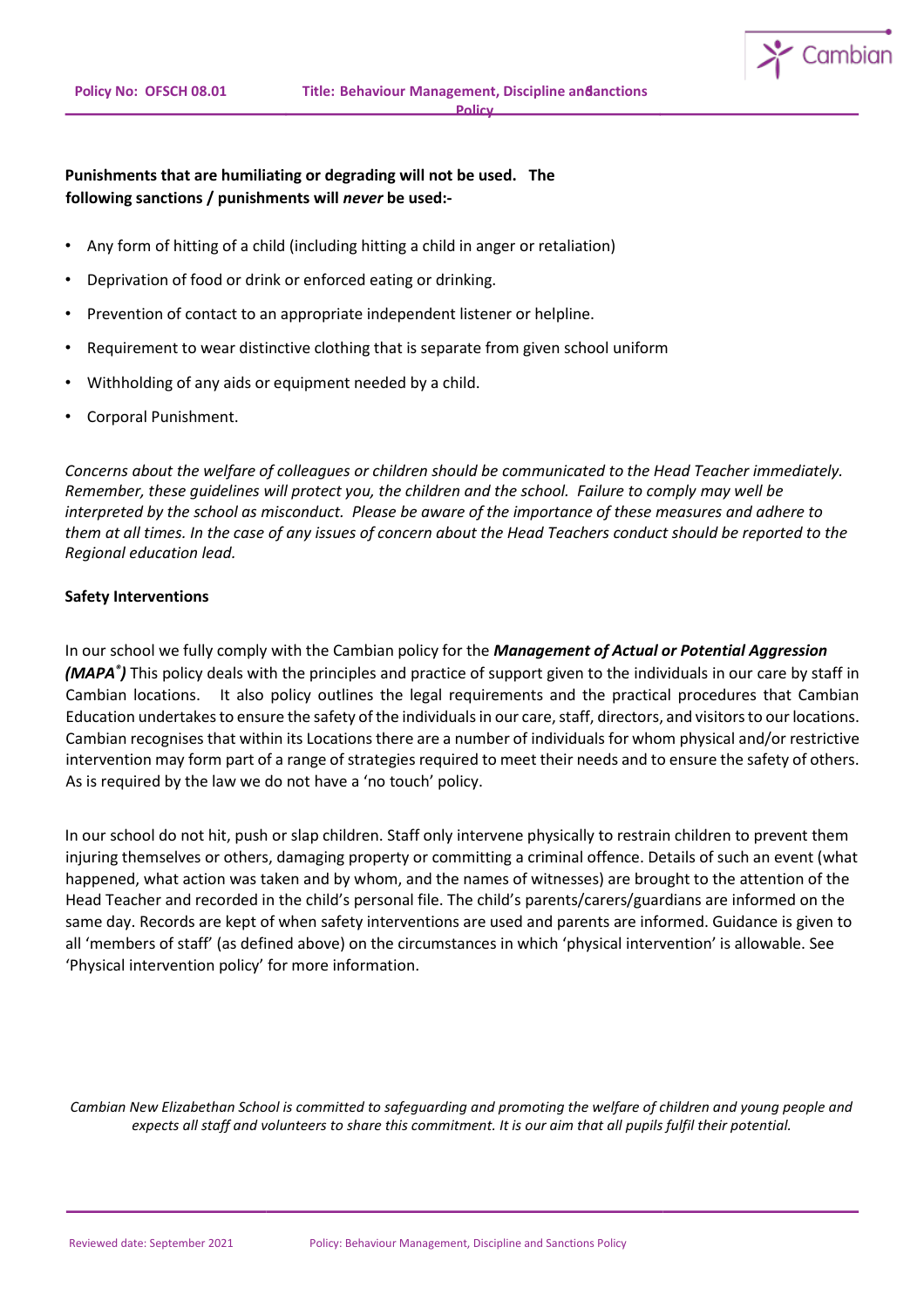

#### **Involvement of Pupils**

Article 12 of the UN Convention on the Rights of the Child allows children who are capable of forming views to express those views. The School Council will be involved in reviewing the school's anti-bullying policies and procedures and in the school's programme to reinforce self-discipline and positive work and behaviour patterns.

### **Duties under the Equality Act 2010**

In accordance with the Equalities Act 2010, the school acknowledges its legal duties in respect of safeguarding and special educational needs. Particular consideration will be given to those pupils with special educational needs or disability when considering behaviour, discipline and sanctions including exclusions. The school will take account of any special educational needs when considering whether or not to exclude a pupil. Pupils will not be treated less favourably for reasons related to the disability and steps will be taken to ensure this. Steps could include differentiation in the school's behaviour policy, behaviour modification strategies and requesting external help with the pupil. Adjustments will be made according to the pupils' specific needs. All rewards and sanctions must be applied fairly and consistently and in accordance with the School's Single Equalities Policy. There will be no discrimination on the basis of gender, race, religion, belief, culture, sexual orientation, special educational needs or disability.

Our school is committed to preventing drug misuse. Any instance of possession, use or supply of illegal drugs on school premises or trips will lead to immediate internal exclusion whilst the matter is investigated. The investigation may result in further sanctions including permanent exclusion.

### **Pupils' Conduct outside the School Gates**

Any pupil found to show misbehaviour or bullying outside the school gates (including pupils travelling to/from school, on an educational visit, wearing school uniform externally, or where a pupil can be identified such as through an email etc.) that is witnessed by a staff member or is reported to the Head Teacher; will be subject to proportionate disciplinary measures. External misbehaviour includes: behaviour that could have repercussions on the orderly running of the school, posing a threat to another pupil or member of the public, or behaviour that could adversely affect the reputation of the school. This will follow the Serious Misbehaviour process mentioned above and could lead to exclusion from the school.

# **Behaviour of Parents on/off the School Premises**

It is expected that parents will comply with our school regulations regarding dropping off and collecting their children and when on the school premises.

- Parents must on arrival at the school, ring the buzzer and report immediately to the School Office. They may not wander around the school premises unaccompanied
- Parents should not be verbally or physically aggressive, and if they have a problem this should be dealt with in privacy with relevant staff. Complaints should be handled according to the Complaints Procedure.
- Parents must not arrive at school with no appointment expecting to see staff due to prior commitments for staff
- Parents may not meet class teachers when they are teaching and appointments must be made.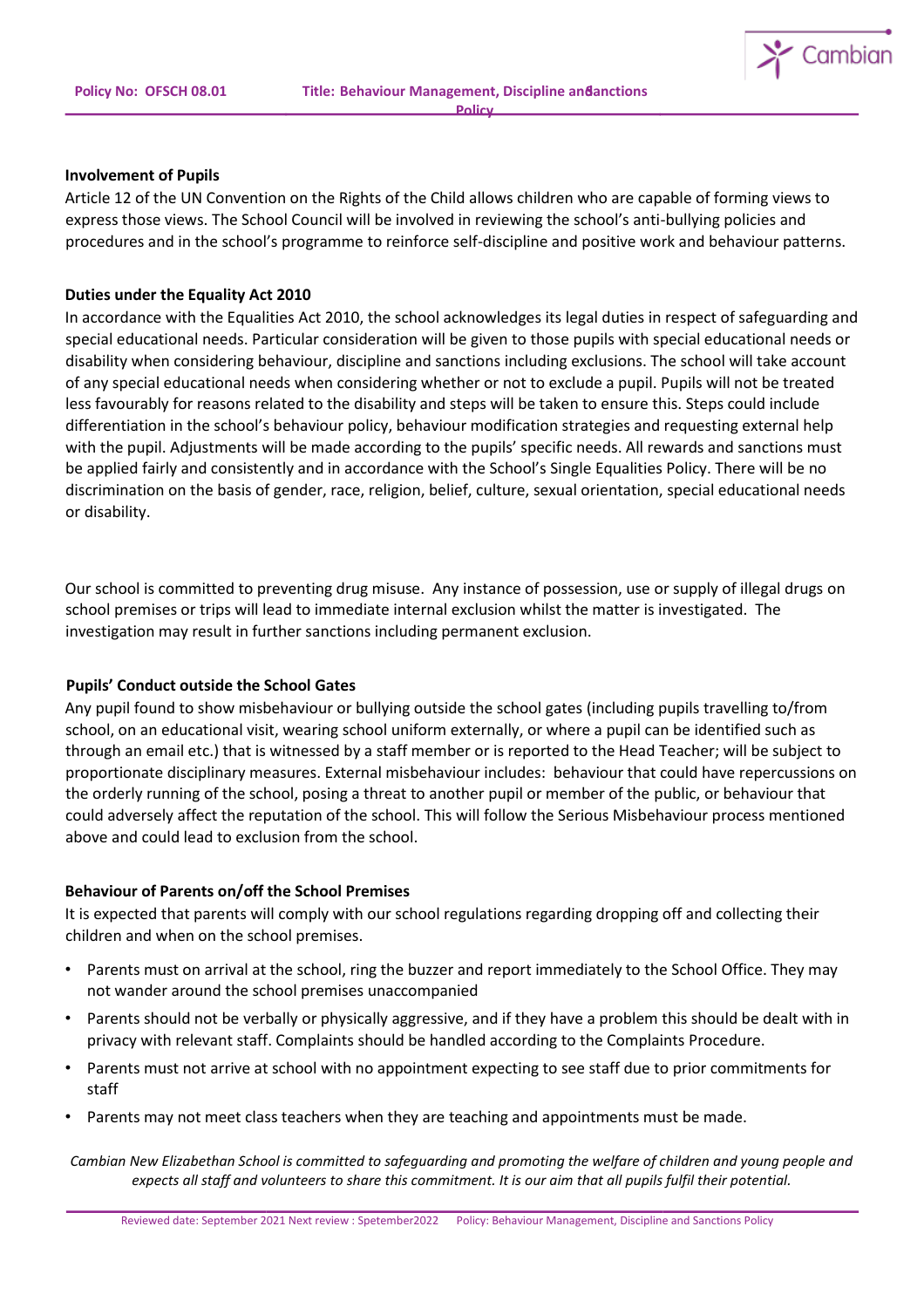- If there is a court order against a parent seeing their child the school will abide by the conditions of the order. For example, a parent who has been banned from entering the school premises is trespassing if he or she does so without permission and the police will be called.
- Parents should not approach other parents on the school premises concerning external matters.
- Matters concerning pupils in the school should be handled objectively through the school and not solely between parents.

Parents should not circulate emails or make placements on social network sites that damage the reputation of the school/pupils/staff. Any email that is to be circulated publicly to parents other than for normal class business should be approved by the Head Teacher first.

#### **Organisation and Facilities**

We have a clear ethos and culture along with appropriate educational facilities within our environment which enable children to be come as personally adequate, socially competent and as independent as their potential will allow. We also make clear the responsibility shared by all members of the school community to care for and protect facilities in or order to maintain a safe and positive learning and working environment.

### **Staff Development and Support**

We support our staff in managing and modifying children's behaviour through appropriate training and guidance to develop staff skills further. We also have detailed supporting documents and clear procedures which enable staff to feel confident in dealing with behaviour accordingly.

### **Managing Pupil Transition**

We carefully manage the transition of our pupils throughout the school and the preparation for their senior school placement in Year seven. A particular strength of our school is the relationship staff develop with the pupils. Because our staff team are in constant communication, any specific pupil support systems or strategies are seamlessly integrated as each pupil moves through the school to ensure consistency in their behaviour management. Our staff also spend time towards the end of the current academic year working with their new prospective class for the year ahead. This allows pupils to familiarise themselves with their new teacher in readiness for the next year group.

### **Support systems for pupils, parents and other agencies**

In our school we have set procedures for supporting children with their behaviour problems. We may implement a behaviour plan for children with serious behaviour issues so that staff, parents and the child understand what is expected of them and the strategies which will be used. We have strong links with outside agencies including resources such as counselling. In some cases, we may refer children to these outside agencies who will liaise with both the school and the child's parents to provide additional support. Our school also has access to educational psychologists and the educational welfare service at the local authority. The school has a good working relationship with the local authority and complies with their safeguarding procedures.